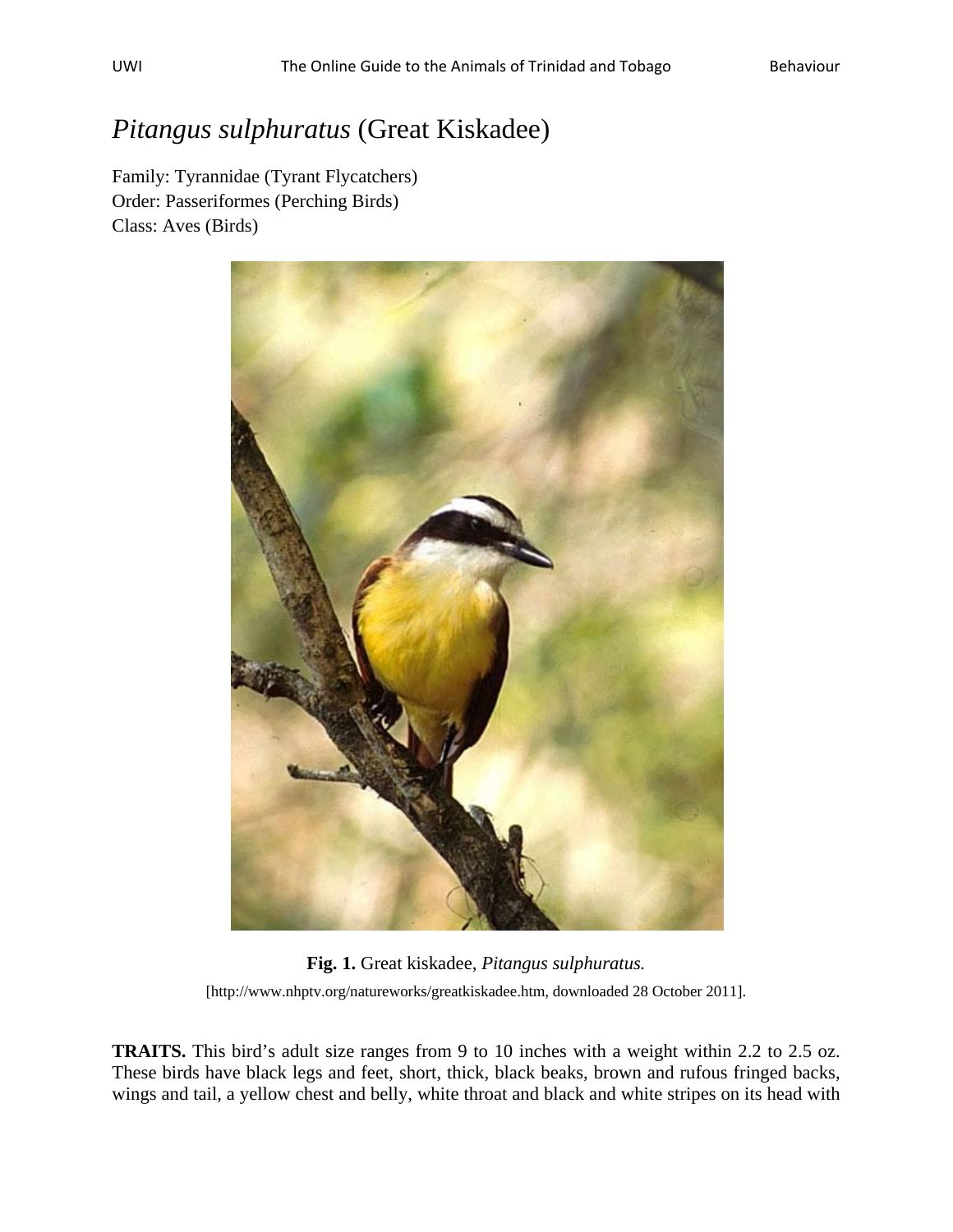the white stripe around its crown above the eyes (Wikipedia, 2011). The wings are pointed and cover a 16 inch span when in flight and its tail is rounded. The male and female look the same. The boat-billed flycatcher is similar but lacks the rufous (reddish-brown) fringed wings (Fig. 2).

**ECOLOGY.** The great kiskadee can be found mainly in Texas and Southern America to Argentina and in the tropics in Trinidad. Later in the 1950's and 70's they were found in Bermuda and Tobago respectively. They dwell in opened woodland areas where there are orchards, parks, streamside thickets, groves and human activities (Peterson, 2009). They can be seen perched on the branches of tall trees. As the family name suggests, this bird is a derby flycatcher. Its diet mainly consists of insects that it catches in flight, berries and small lizards and frogs on tree branches and sometimes fish and tadpoles that it dives for in shallow waters (Peterson, 2009). These birds hunt either in pairs or singly and do not feed with other species. In the ecological food web the great kiskadees are predated by coral snakes or mammals that are capable of hunting sleeping birds (Nature Works, 2011).

**SOCIAL ORGANIZATION.** Kiskadees are monogamous, that is, they only have one mate. Females lay about two to five creamy-white and brown eggs in a domed shape nest that they make using sticks, grass, moss and bark (Lago-Paiva, 1996). These nests are built with one entry, lined with soft feathers in a thorn tree or bush about 10-20 feet up. Both male and female kiskadees guard the nest and parent the babies so they are territorial birds (Nature Works, 2011). These birds are increasing their population as forests are being cut down so more suitable habitats are made in the tropics. It is estimated that global distribution is about  $16,000,000 \text{ km}^2$ . These birds have distinct call noises but are not categorized as songbirds so are considered a wild species, not kept as pets especially since they also prey on live animals (Wikipedia, 2011). Although they hunt either singly or in pairs, and are seen in flight and sometimes perching alone, they are both active parents in their young's life so they are considered solitary nesters.

**ACTIVITY.** At dawn this bird makes its loud call noise and longer variations which it repeats (Bouglouan, 2011). They hunt for live prey during the summer as long as there is food available and in the winter they eat seeds and berries found on the ground or on branches. The mating process begins in late March. Several broods are produced per season (Bouglouan, 2011). The females incubate their eggs for about 13 to 15 days in the nest.

**FORAGING BEHAVIOUR.** During flight the wings appear to flutter slowly as if the body is too heavy to carry (Bouglouan, 2011). This bird remains perched while observing its prey before it attacks. It seeks the best time to launch forward to catch its live prey in its beak either on a branch, leaf or in the air or even diving briefly into shallow waters. After snatching its prey it proceeds to take the still live animal back to a stable place such as a branch and pummels it onto the surface until it dies before eating it. Kiskadees also destroy the nests of other birds to acquire material to build their own (Bouglouan, 2011). These birds are fully aware of their environment, shown by turning and bending their heads toward the direction of any movement. It can also be observed that while still on a branch it can flex its beak and shift its body to look around. The bird can also cant its gaze while whiffling its feathers to spot any desired target. The colours of the great kiskadee allow it to camouflage itself as flora while hunting.

During a procedure for an animal behaviour lab, one of these birds made itself known by interrupting the experiment to capture a piece of food. The foraging behaviour of the bird was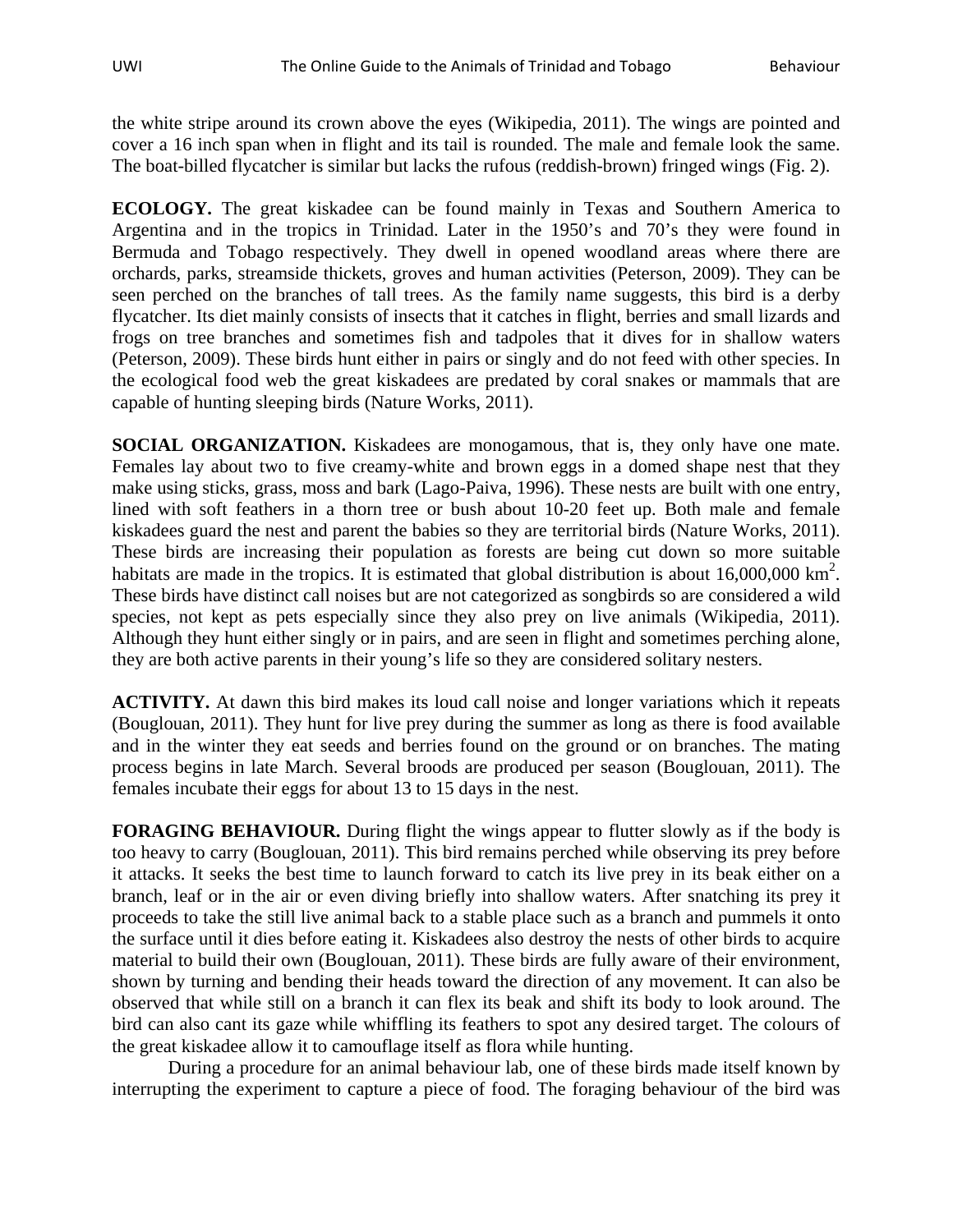observed first hand. The kiskadee remained perched on the roof of a short building without making any sounds or sudden movements. It used its head to observe the surroundings as it turned from left to right briskly. At the moment when there was no activity around a piece of cheese on the grass the bird suddenly swooped down and snatched it with the beak, flying off to a quiet place on the ground to consume it. After this feeding the bird returned above the same area, flying from the roof to a nearby tree observing the surroundings. Having been seen and recognised of its intentions the bird had an obstacle or competition to get to the rest of food. It made noises this time as if to scare off its competition which were the people performing the experiment. The bird, determined, remained perched on a branch above the food until the experiment was over about two hours after.

**COMMUNICATION.** A loud recognisable sound is made when these birds are alerting other creatures that a predator is around. The more frequent sounds made by the birds are a slower less startling call; a social communcation. The sound made almost sounds like they say their name, kiskadee. This kiskadee call is heard right through the year. The softer calls are heard in repetition when made. Physically their appearance is used by other birds and animals to know of its presence. The colourful body of the bird makes it very visible to other birds of its family. It deters predators who will not be interested in another species with the same physical characteristics, (Wikipedia, 2011).

**SEXUAL BEHAVIOUR.** These birds lay about three to four eggs subsequent to which the female stays incubating them for about 15 days before they hatch. The mating begins in late March and several times each season they produce young. Kiskadees have only one mate each throughout their life that is they are monogamous. Within this species both the females and males build the nest so the choice of a lifelong mate is not determined by the quality of nest building as some males in bird species do. In these birds sexual maturity sets in after one year, (Bouglouan, 2011).

**JUVENILE BEHAVIOUR.** Consequent to being laid in the nest built and guarded by both parents the young kiskadees begin to fly and leave the nest after 35 days, (Bouglouan, 2011). They are fed by their parents until this time. The adult uses its beak to place the food into the beak of the juvenile. When they eventually leave the nest they forage like adults.

**ANTIPREDATOR BEHAVIOUR.** Males and female are aware of predators and guard their nests, protecting themselves, their home and their young. The male is seen perched over the nest moving its neck left to right observing its surroundings for any threats. Its loud call is used to fight off predators in an attempt to scare them off and also warn others of its presence. It may sometimes rush into its predator also trying to scare them off as this bird is a brave one. Its flight is well controlled and is used to catch prey and flee from predators or even scare them away. The primary predator of this species is the coral snake which causes kiskadees to stay away from anything with its appearance. Camouflage is a tact also used by the bird toward prey and predator. The fighting attack toward a predator is done almost suddenly by the targeted bird and during hasty flight toward the predator the loud calls are made to their mate to alert them for help in attacking, (Smith, 2006). Both birds can now band together successfully driving their predator away.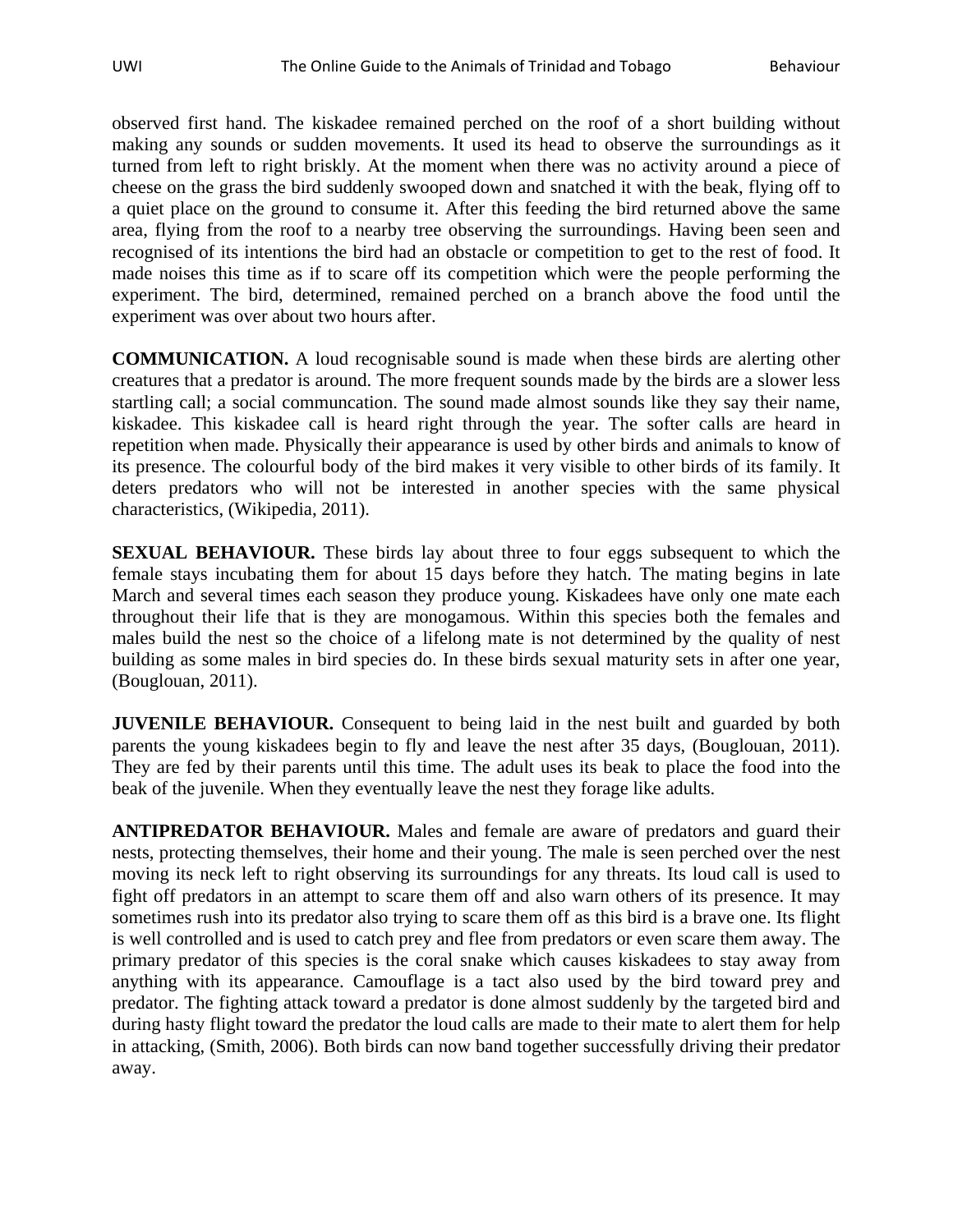## **REFERENCES**

Bouglouan, N. (2011). Great Kiscadee. Pitangus Sulphuratus. [http://www.oiseaux-birds.com/card-great](http://www.oiseaux-birds.com/card-great-kiscadee.html)[kiscadee.html,](http://www.oiseaux-birds.com/card-great-kiscadee.html) downloaded 28 October 2011.

Lago-Paiva, C. (1996). Cavity Nesting by Great Kiskadees (*Pitangus Sulphuratus*):Adaptation or Expression of Ancestrial Behaviour? The Auk 113 (4): 953-955.

NatureWorks. (2011). Great Kiskadee – *Pitangus Sulphuratus.* 

[http://www.nhptv.org/natureworks/greatkiskadee.htm,](http://www.nhptv.org/natureworks/greatkiskadee.htm) downloaded 28 October 2011.

Peterson, R. T. (2009). Great Kiskadee. Peterson Field Guides.

<http://www.houghtonmifflinbooks.com/peterson/resources/identifications/gtki/index.shtml>, downloaded 28 October 2011.

Smith, P. (2006.) Interspecific aggression in nesting Great Kiskadees, *Pitangus Sulphuras* in Paraguay. [http://www.faunaparaguay.com/jpitangus.html,](http://www.faunaparaguay.com/jpitangus.html) downloaded 8 November, 2011.

Wikipedia (2011). Great Kiskadee. [http://en.wikipedia.org/wiki/Great\\_Kiskadee,](http://en.wikipedia.org/wiki/Great_Kiskadee) downloaded 28 October 2011.

Author: Carrie A. Lezama Posted online: 2011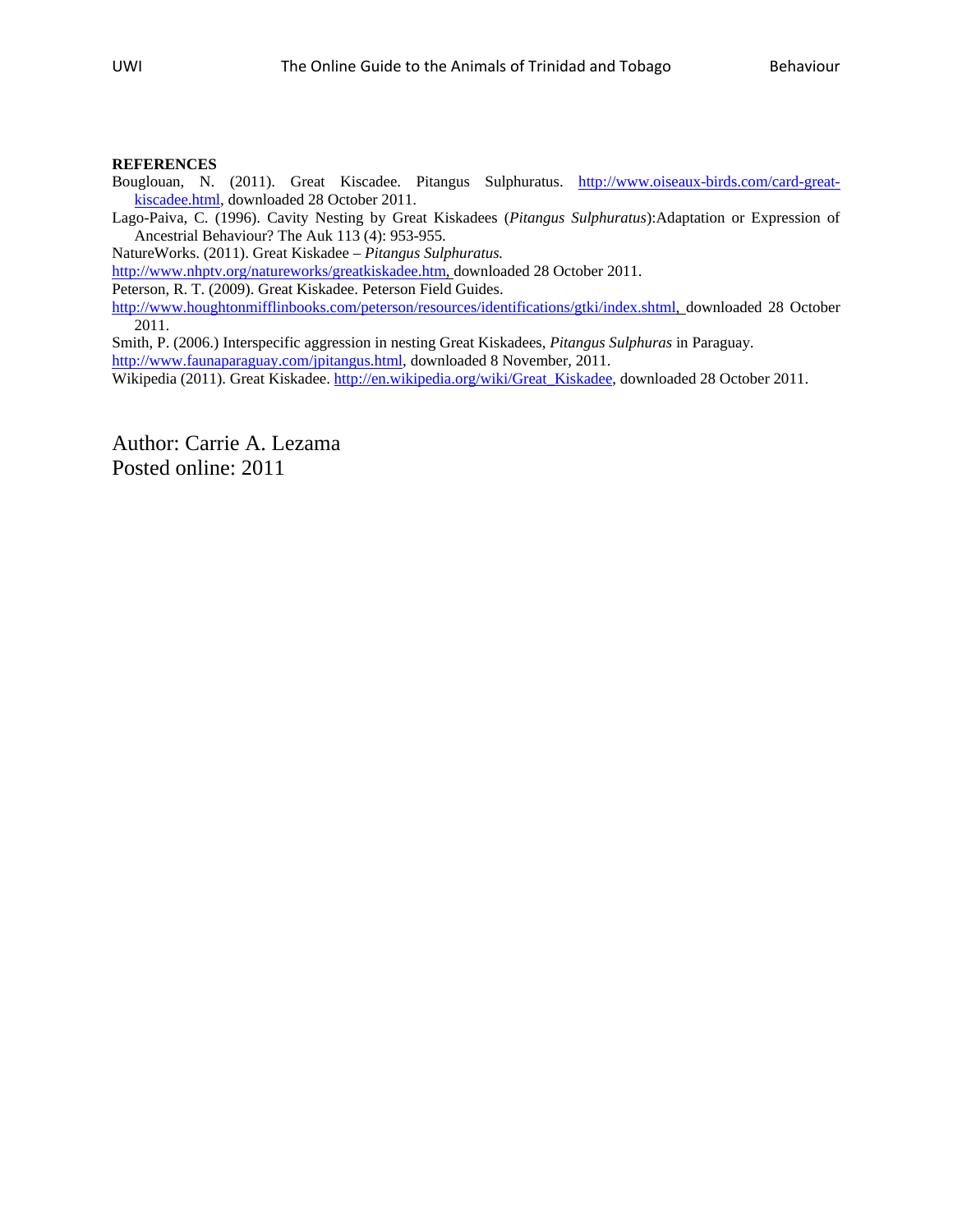

**Fig. 2.** Great kiskadee (left), boat-billed flycatcher (right); notice the lack of rufous in the wings of the latter. [http://www.trinidadbirding.com/trips/2009\_TT\_Nov/11\_11.htm, downloaded 28 October 2011]



**Fig. 3.** An adult kiskadee feeding its young. [http://ibc.lynxeds.com/photo/great-kiskadee-pitangus-sulphuratus/adult-feeding-juvenile, downloaded 8 November 2011]